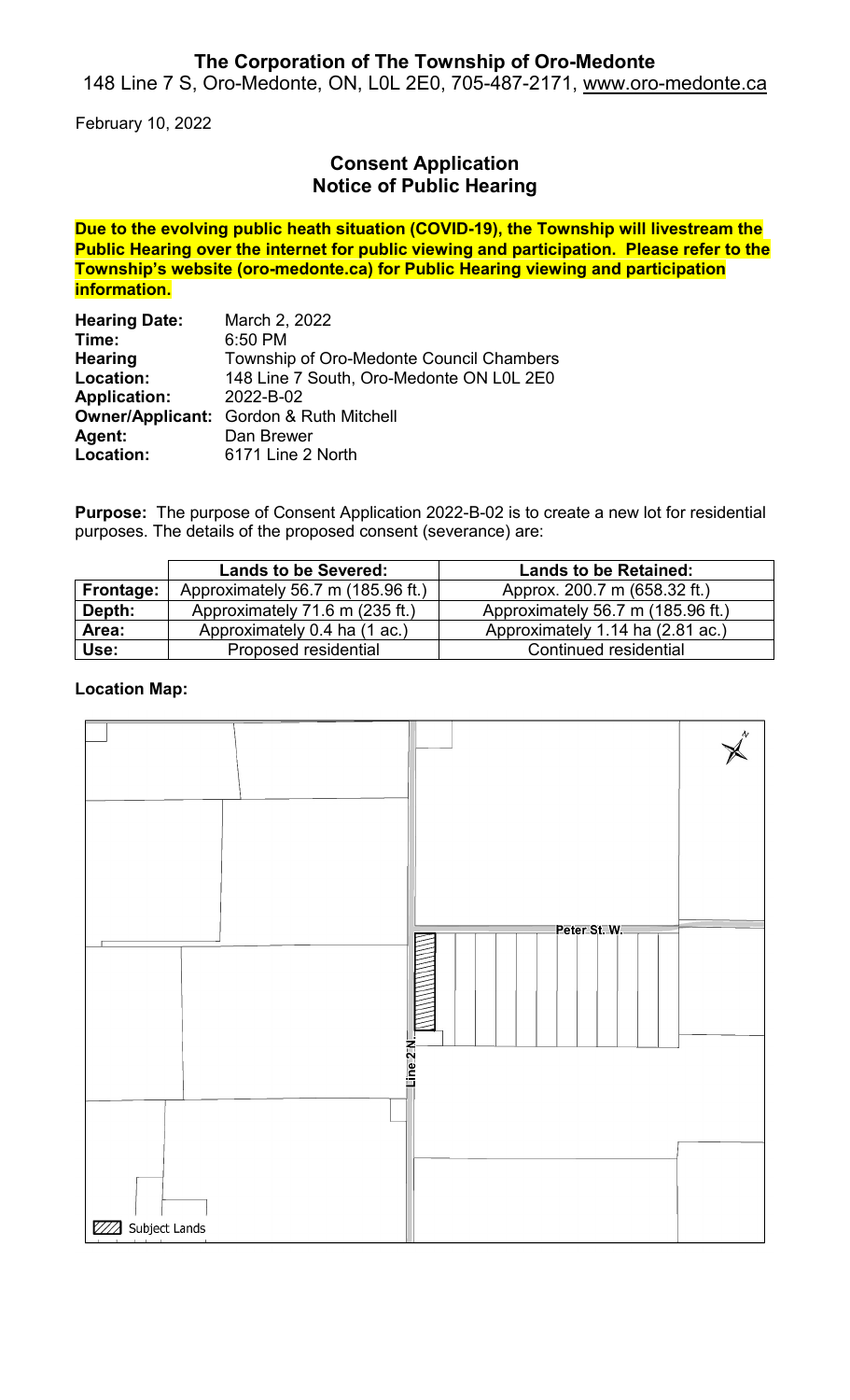## **Have Your Say:**

Input on the application is welcome and encouraged. For specific details regarding public participation during the meeting please check the Township website at [https://www.oro](https://www.oro-medonte.ca/municipal-services/planning-information)[medonte.ca/municipal-services/planning-information.](https://www.oro-medonte.ca/municipal-services/planning-information)

Written submissions can be made by:

- 1. Emailed to [planning@oro-medonte.ca](mailto:planning@oro-medonte.ca) prior to or during the Public Hearing;
- 2. Dropped in the drop box at the Township Administration Office on Line 7 South;
- 3. Faxed to (705) 487-0133; or,
- 4. Mailed through Canada Post.

If a person or public body does not make oral submissions at the public hearing or make written submissions prior to the decision on this application, and subsequently submits an appeal of the decision, the Ontario Land Tribunal may dismiss the appeal. If you wish to be notified of the decision of the Township of Oro-Medonte in respect to the application, you must make a written request.

Individuals who submit letters and other information to Council and its advisory bodies should be aware that all information, including contact information, contained within their communications may become part of the public record and may be made available through the agenda process, which includes publication on the Township's website.

Written submissions/requests should be directed to:

Township of Oro-Medonte 148 Line 7 South Oro-Medonte, Ontario L0L 2E0 Attn: Secretary-Treasurer, Development Services [planning@oro-medonte.ca](mailto:planning@oro-medonte.ca)

#### **More Information:**

For further information, please contact the Secretary-Treasurer during regular office hours Monday to Friday 8:30 a.m. to 4:30 p.m. A copy of the Staff Report will be available to the public on February 25, 2022 on the Township's Web Site: [www.oro-medonte.ca](http://www.oro-medonte.ca/) or from the Development Services Department.

Andy Karaiskakis Secretary-Treasurer